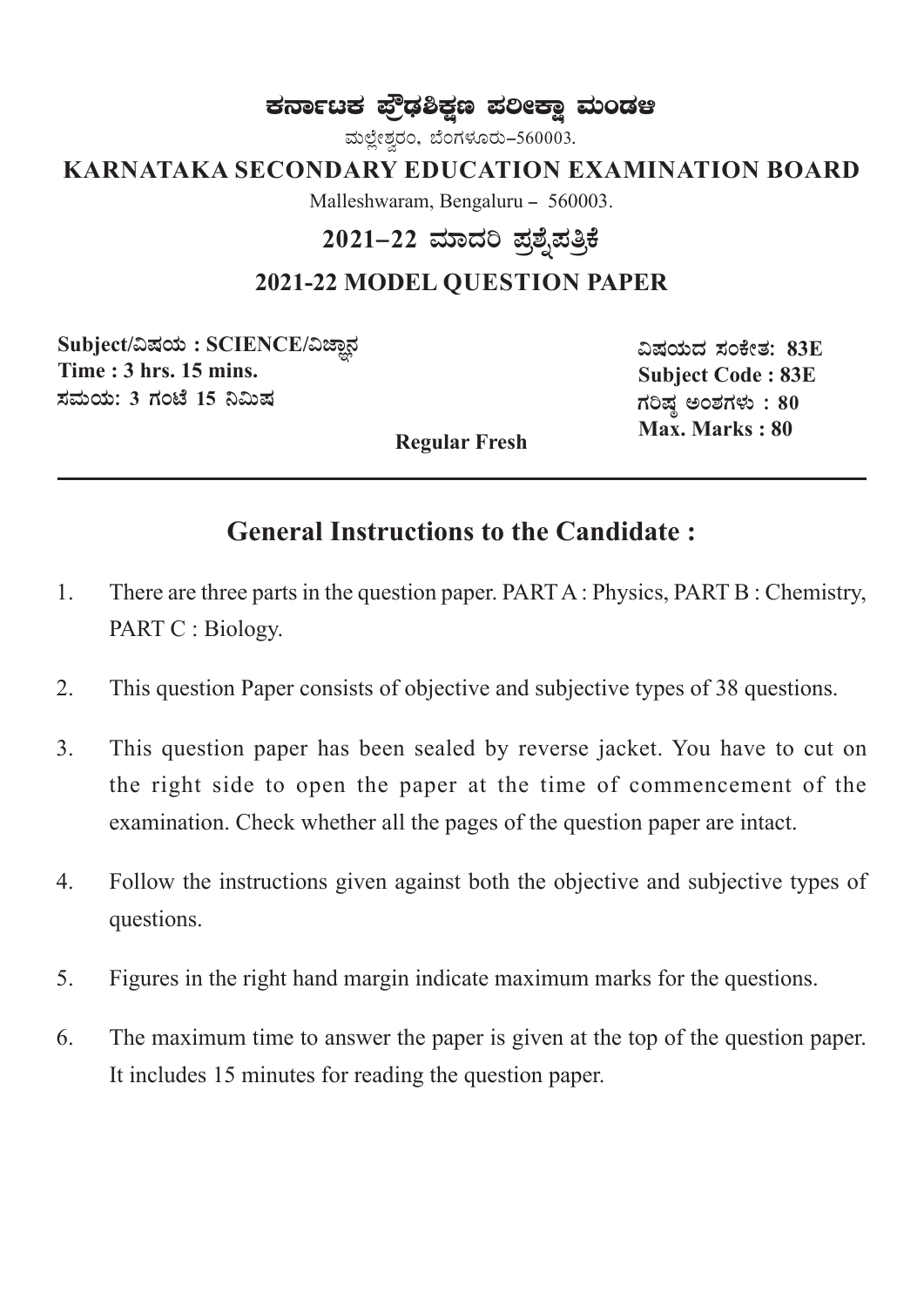#### **PART - A**

## **PHYSICS**

- **I Four alternatives are given for each of the following questions / incomplete statements. Choose the correct alternative and write the complete answer along with its letter of alphabet. 2x1=2**
- **1. The diameter of the reflecting surface of spherical mirror is** 
	- A) Optical Centre B) Centre of Curvature
	- C) Aperture D) Principal axis
- **2. An electric motor takes 5A from a 220V electric source. The power of the motor is**

| A) 1100W  | B) 44W  |
|-----------|---------|
| $C)$ 225W | D) 440W |

**II Answer the following questions. 3x1=3**

- 3. If the focal length of a spherical mirror is 15cm. Find the radius of curvature ?
- 4. Mention any two disadvantages of fossil fuels.
- 5. What is an electric circuit ?

### **III Answer the following questions. 3x2=6**

- 6. How does overloading and short-circuit occur in an electric circuit? Explain. What is the function of a fuse during this situation ?
- 7. Draw the schematic diagram of a biogas plant.
- 8 An electric lamp whose resistance is  $40\Omega$  and conductor of  $8\Omega$  resistance are connected in series to 12V battery in an electric circuit. Calculate the

**Science 83E OP** 2 total resistance of the circuit and the current flowing through the circuit.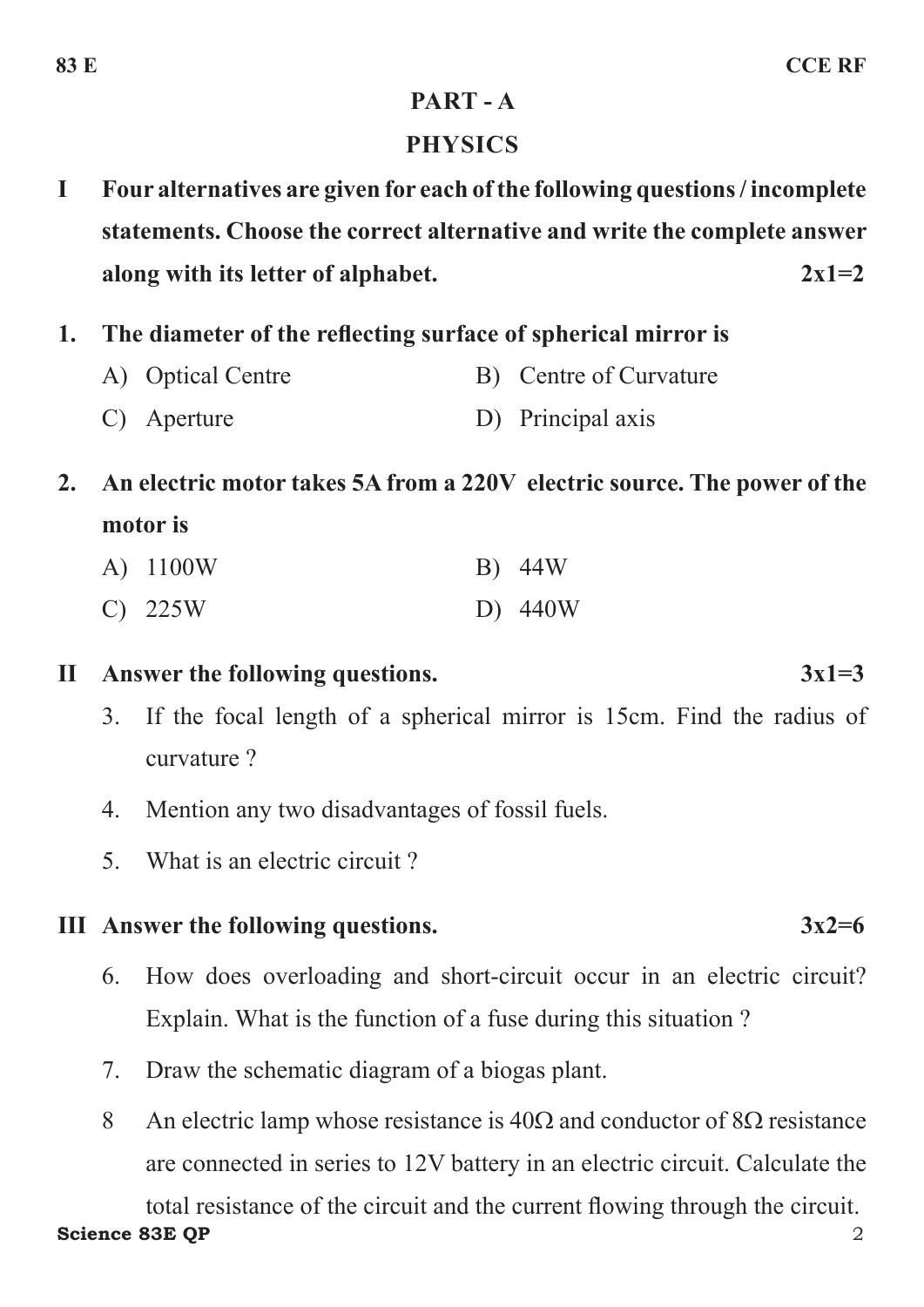#### **Science 83E OP** 3

#### **IV Answer the following questions. 3x3=9**

9. Draw the ray diagram of image formed when the object is kept beyond  $2F_1$  of the convex lens. With the help of the diagram, mention the position and nature of the image formed.  $(F_1: principal focus of the lens)$ 

#### OR

Draw the ray diagram when of image formed the object is kept beyond C of the concave mirror. With the help of the diagram mention the position and nature of the image formed. (C : Centre of curvature of mirror).

- 10. What is electric potential difference? What is the SI unit of potential difference ? Name the device used to measure the potential difference.
- 11. An object is kept at a distance of 30cm from a diverging lens of focal length 15cm. At what distance the image is formed from the lens? Find the magnification of the image.

#### **V Answer the following questions 2x4=8**

12. Explain Faraday's experiment of magnet and coil. State "electromagnetic induction" with the help of this experiment

#### OR

State the Fleming's right hand rule. How can we increase the amount of electric current produced in the electric generator ? Write any two differences between electric generator and electric motor?

- 13. a) List the uses of Convex mirror and Concave mirror.
	- b) Define principal focus and radius of curvature of a convex mirror.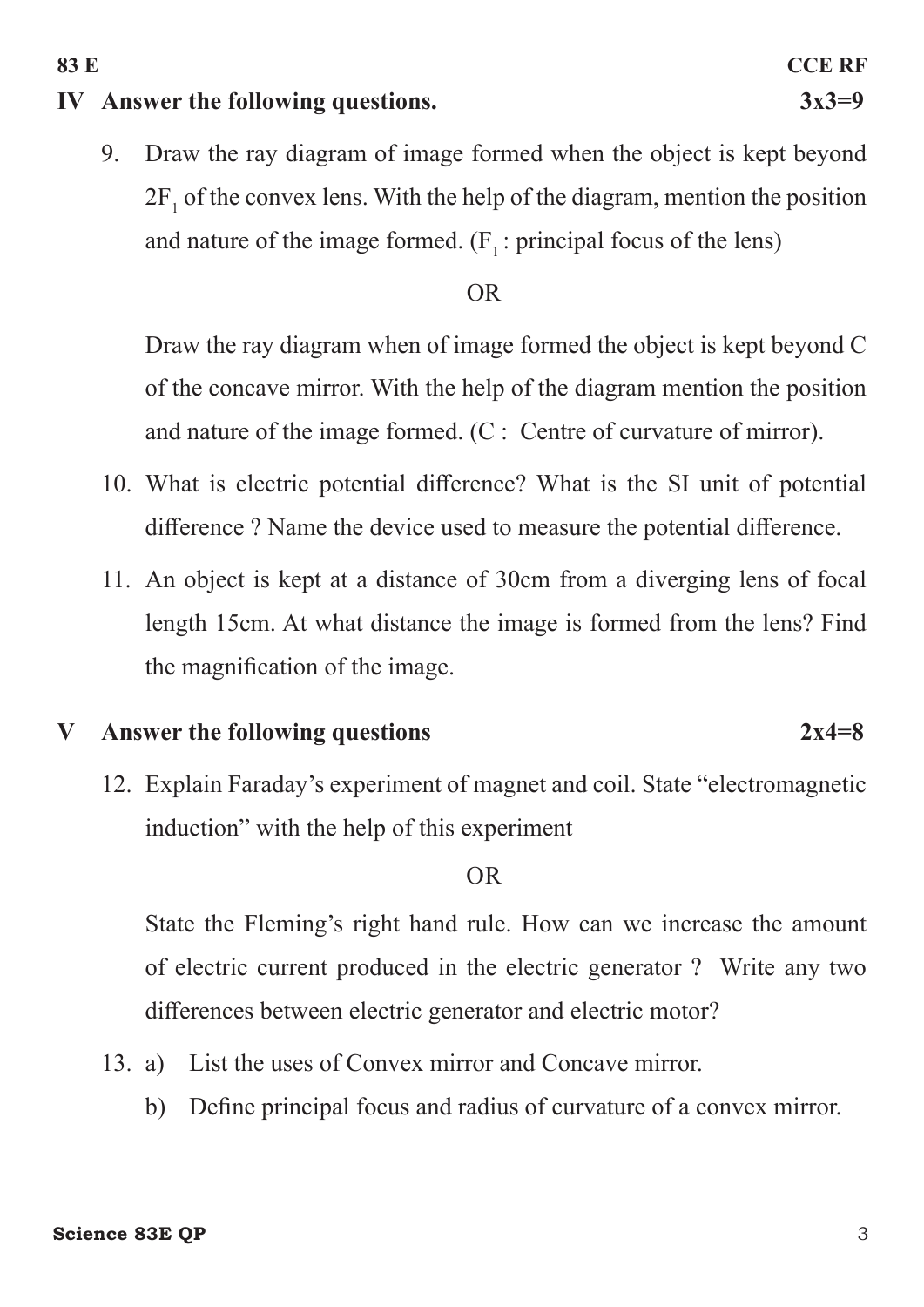#### **PART - B**

#### **CHEMISTRY**

**VI Four alternatives are given for each of the following questions / incomplete statements. Choose the correct alternative and write to the complete answer along with its letter of alphabet. 2x1=2** 

## 14. As the p<sup>H</sup> value of a solution increases.

- A) number of  $H^+$  ions increases ions increases B) number of OH ions increases
- $C$ ) number of  $OH$ <sup>-</sup> ions decreases ions decreases  $D)$  equal number of  $H^+$  and OH<sup>-</sup> ions

### **15. The amphoteric oxide among the following is**

- A) Potassium oxide B) Sodium oxide
- C) Calcium oxide D) Zinc oxide

# **VII Answer the following question. 1x1=1**

16. State Newlands' law of octaves.

### **VIII Answer the following questions. 2x2=4**

- 17. Draw the diagram of the arrangement of apparatus to show the electrolysis of water and label the 'graphite rod'.
- 18. Write the molecular formula and two uses of each of the following compounds:
	- a) Washing soda
	- b) Bleaching powder

OR

Name the two gases liberated in Chlor-alkali process. Write one use of each.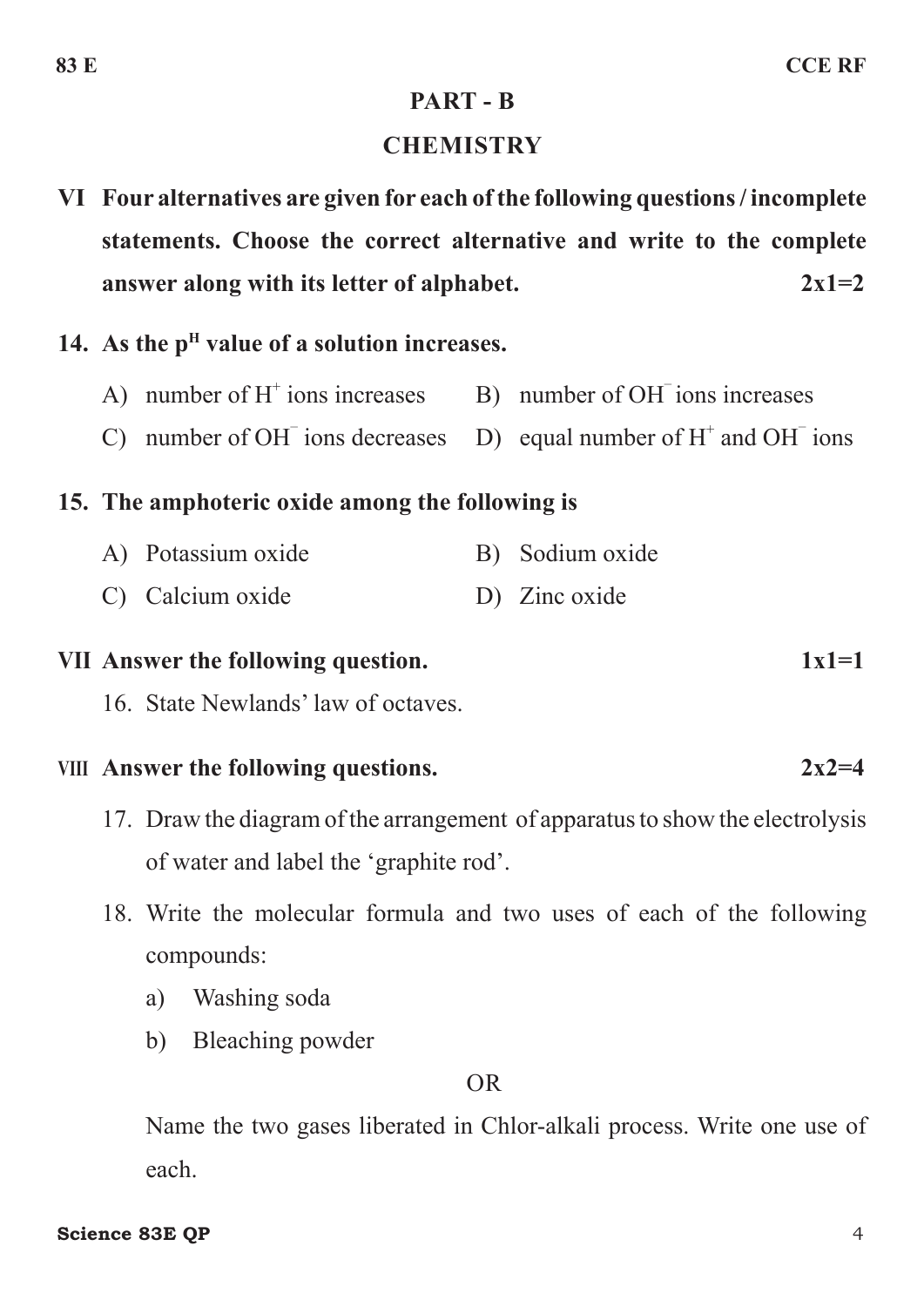#### **IX Answer the following questions. 3x3=9**

- 19. Draw the diagram of arrangement of the apparatus to show the reaction of zinc granules with dilute sulphuric acid and testing hydrogen gas by burning. Label the following parts.
	- i) zinc granules ii) soap solution
- 20. The reaction of lead with Copper Chloride solution is an example for which type of chemical reaction? Why? Write the balanced chemical equation for this reaction.

#### OR

Write the balanced chemical equations for the following reactions and identify the exothermic and endothermic reaction.

- i) heating of ferrous sulphate crystals.
- ii) calcium oxide reacts with water.
- 21. The atomic numbers of two elements are 12 and 16 respectively. Do you keep these two elements in the same period of the modern periodic table? Justify your answer. Which one of these two elements is more electropositive? Why?

#### **X Answer the following question. 1x4=4**

- 22. a) Ionic compounds in solid state do not conduct electricity, but in molten state are good conductors of electricity. Why ?
	- b) Write the formation of magnesium chloride  $(MgCl<sub>2</sub>)$  with the help of electron dot structure.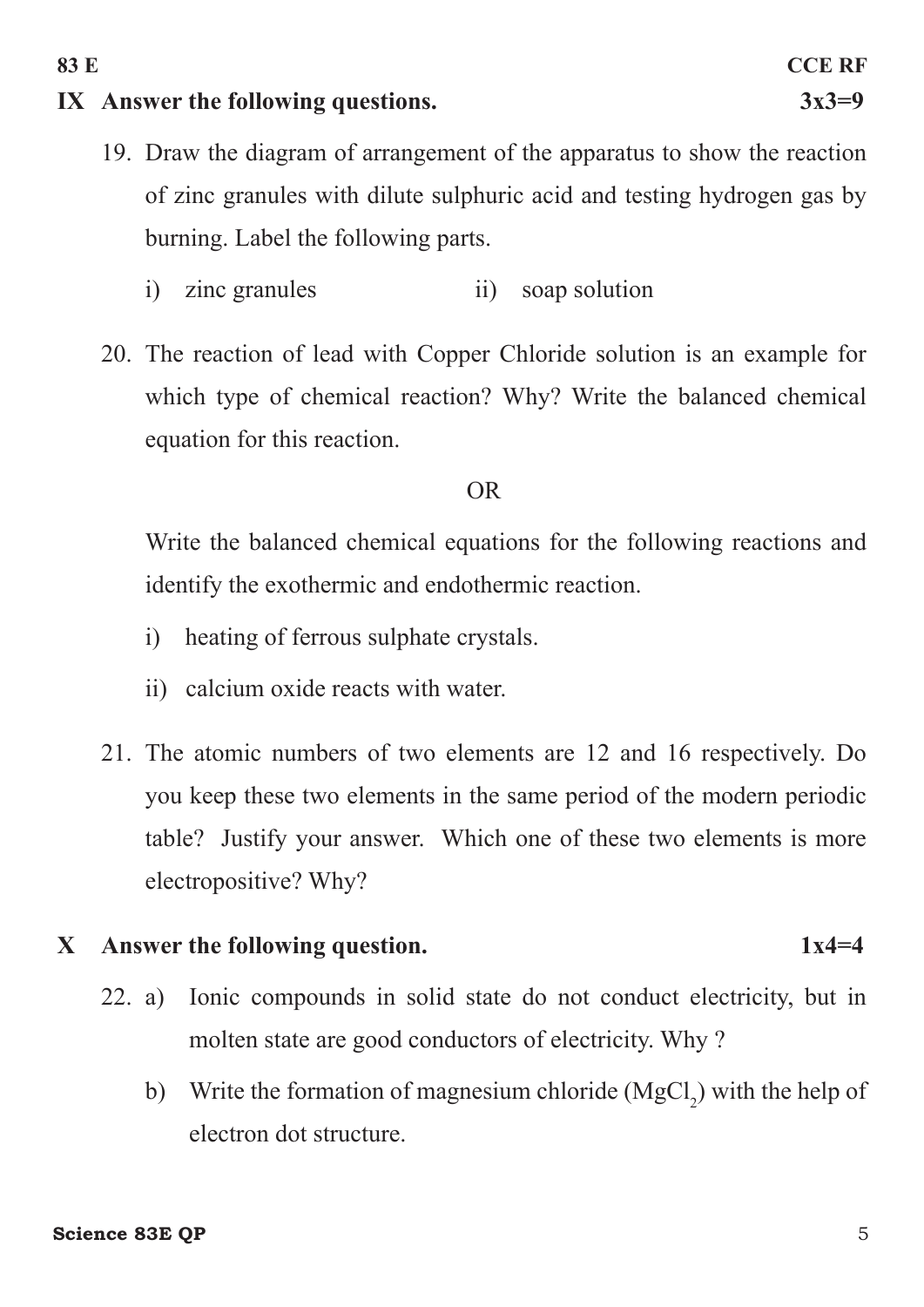# **XI Answer the following questions. 1x5=5**

- 23. a) Write any two differences between saturated and unsaturated carbon compounds.
	- b) Write the molecular formula and structural formula for the following carbon compounds.
		- i) propanoic acid ii) cyclohexane ii) pentane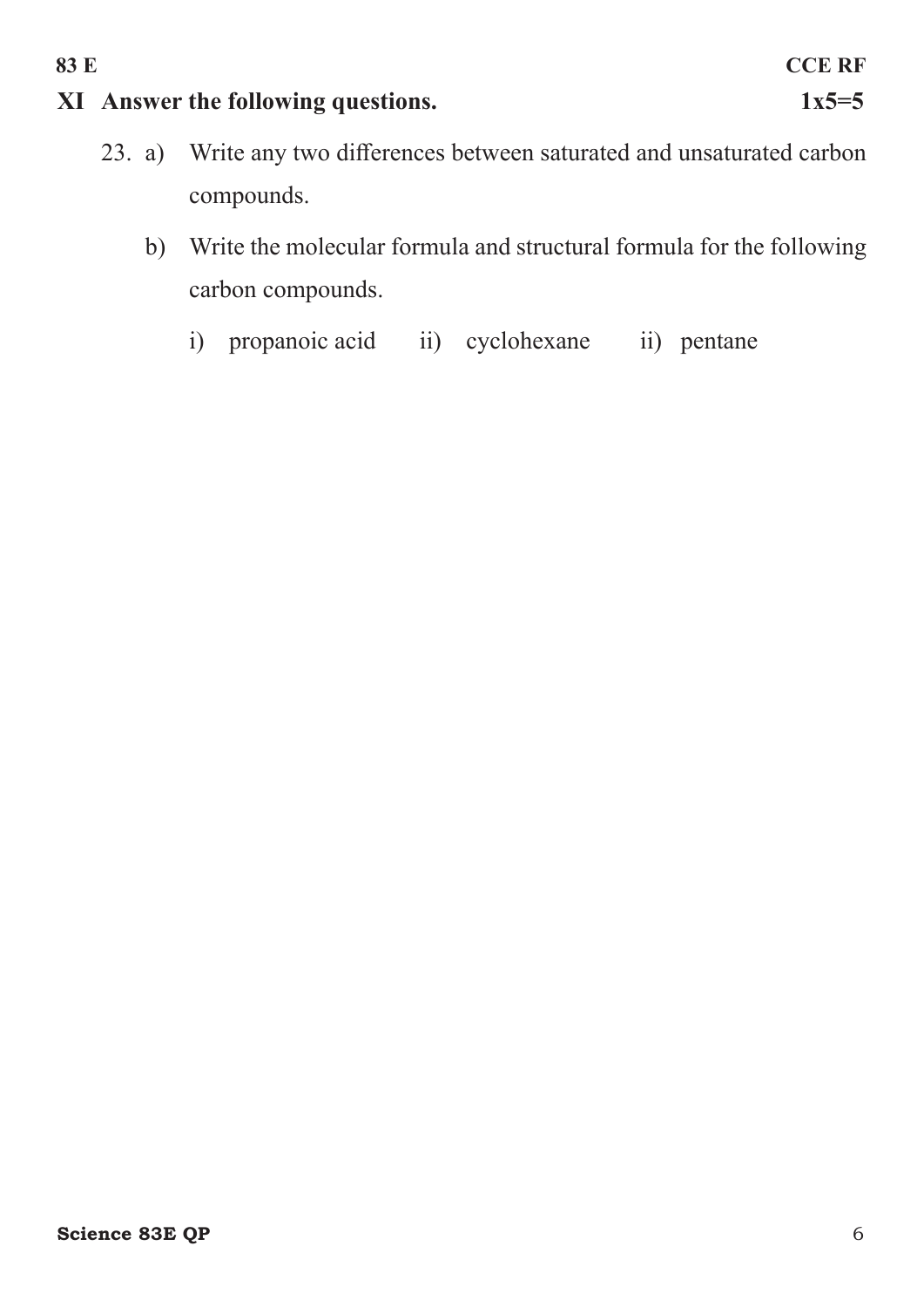# **PART - C**

#### **BIOLOGY**

**XII Four alternatives are given for each of the following questions / incomplete statements. Choose the correct alternative and write the complete answer along with its letter of alphabet. 4x1=4** 

- **24. The plant hormone that causes wilting of leaves is** 
	- A) cytokinin B) auxin
	- C) abscisic acid D) gibberellin

# **25. The correct sequence of reproductive stages occur in flowering plants is**

- A) gametes, zygote, embryo, seed. B) zygote, gametes, embryo, seed.
- C) seed, embryo, zygote, gametes. D) gametes, embryo, zygote, seed.

### **26. The site of complete digestion of carbohydrates, proteins and fats is**

- A) large intestine B) stomach
- C) liver D) small intestine

### **27. The unfertilized egg of human female contains**

- A) One 'Y' Chromosome B) One 'X' Chromosome
- C) 'XX' Chromosomes D) 'X' and 'Y' Chromosomes

### **XIII Answer the following questions.** 4x1=4

- 28. The folding up of leaves of a sensitive plant (touch me not plant) on touching with a finger is not a tropism. Why ?
- 29. What are analogous organs ?
- 30. What is the role of decomposer in an ecosystem ?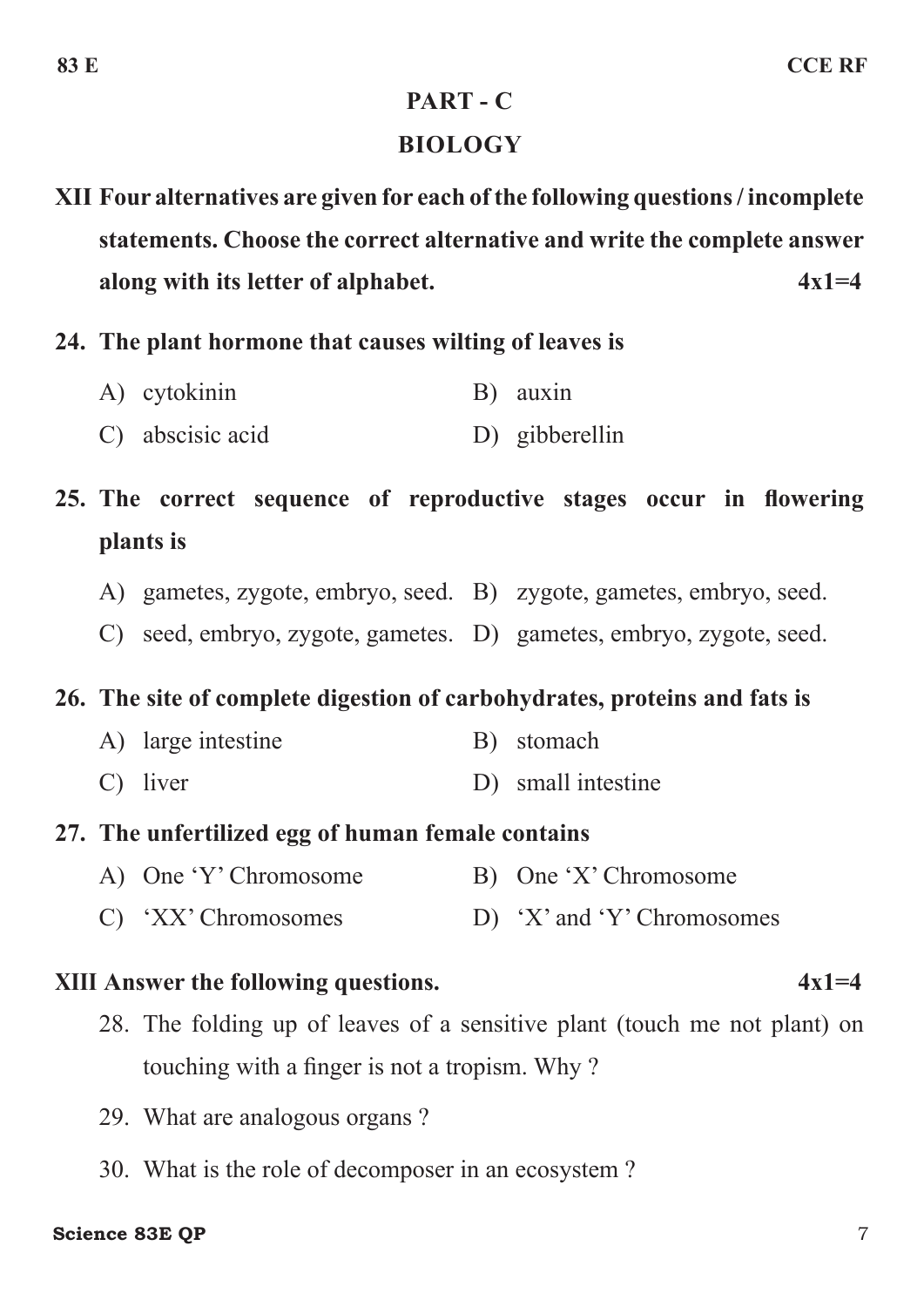31. Why are traits acquired during its lifetime of an individual not inherited?

# **XIV Answer the following questions. 3x2=6**

- 32. Draw the diagram showing the structure of nephron and label bowman's capsule.
- 33. Write any two differences between biodegradable and non biodegradable substances

#### OR

Write a grassland food chain and name the different tropic levels in it.

34. "The flow of energy in an ecosystem is unidirectional" How ? Justify.

### **XV Answer the following questions. 3x3=9**

35. Write the flowchart to show the breakdown of glucose by various pathways in the cytoplasm of living organisms.

### OR

Explain the function of stomach in the human digestive system.

- 36. Explain the human male reproductive system.
- 37. The tall pea plant bearing red colour flowers (TTRR) is crossed with dwarf pea plant bearing white flowers (ttrr). Represents the result obtained in  $F_2$ generation of dihybrid cross with the help of checker board. Mention the ratio of different plants obtained in  $F_2$  generation.

# OR

What is Speciation? Mention the factors could lead to the rise of a new species.